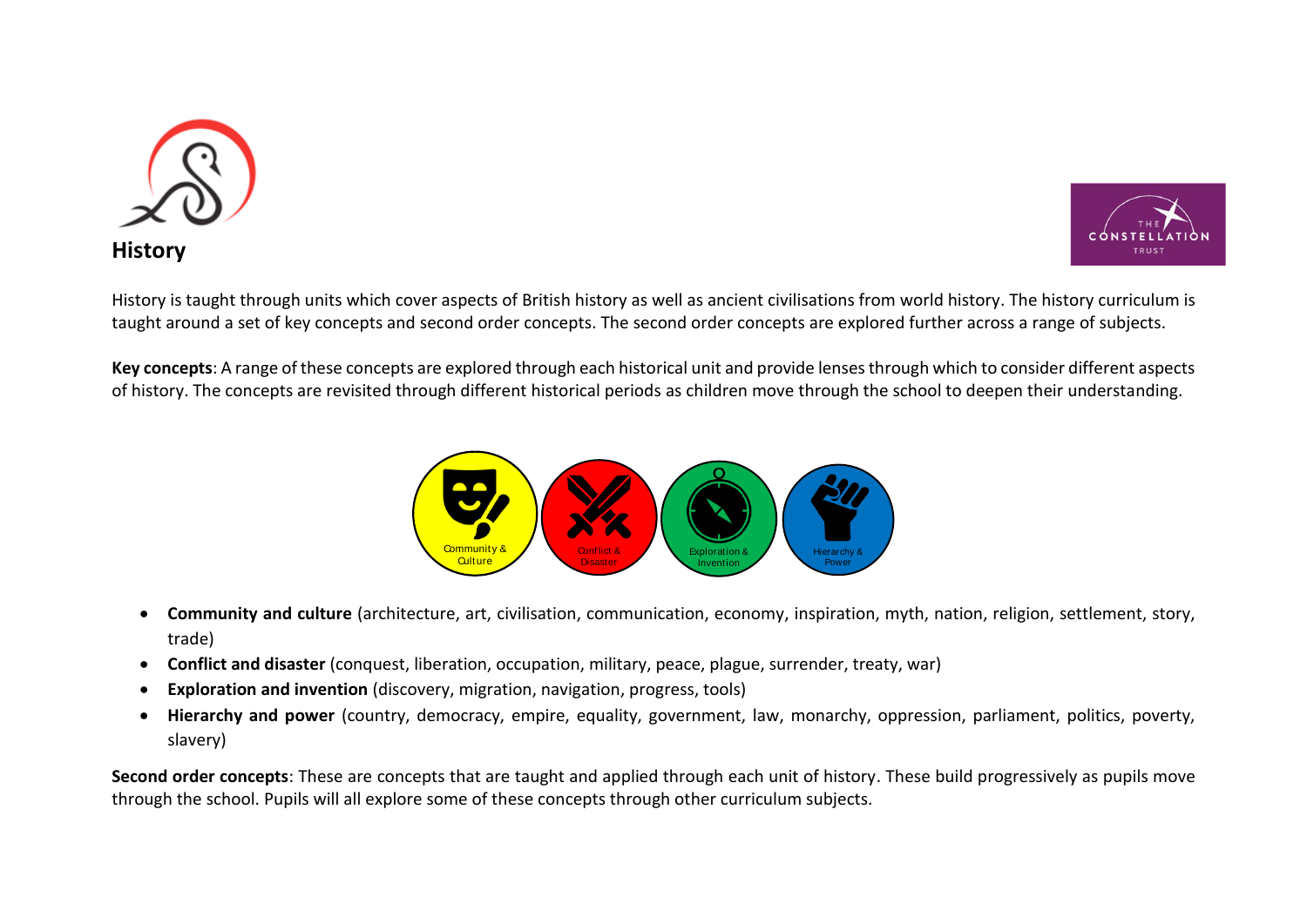- **Chronology**
- **Similarity and difference**
- **Cause and consequence**
- **Continuity and change**
- **•** Significance
- **Historical enquiry** (source material, artefacts, fact and opinion)
- **Written and oral expression:** (Using historical terminology, presenting findings in variety of ways, making comparisons and links, explanations, awareness of audience, using evidence to support statements)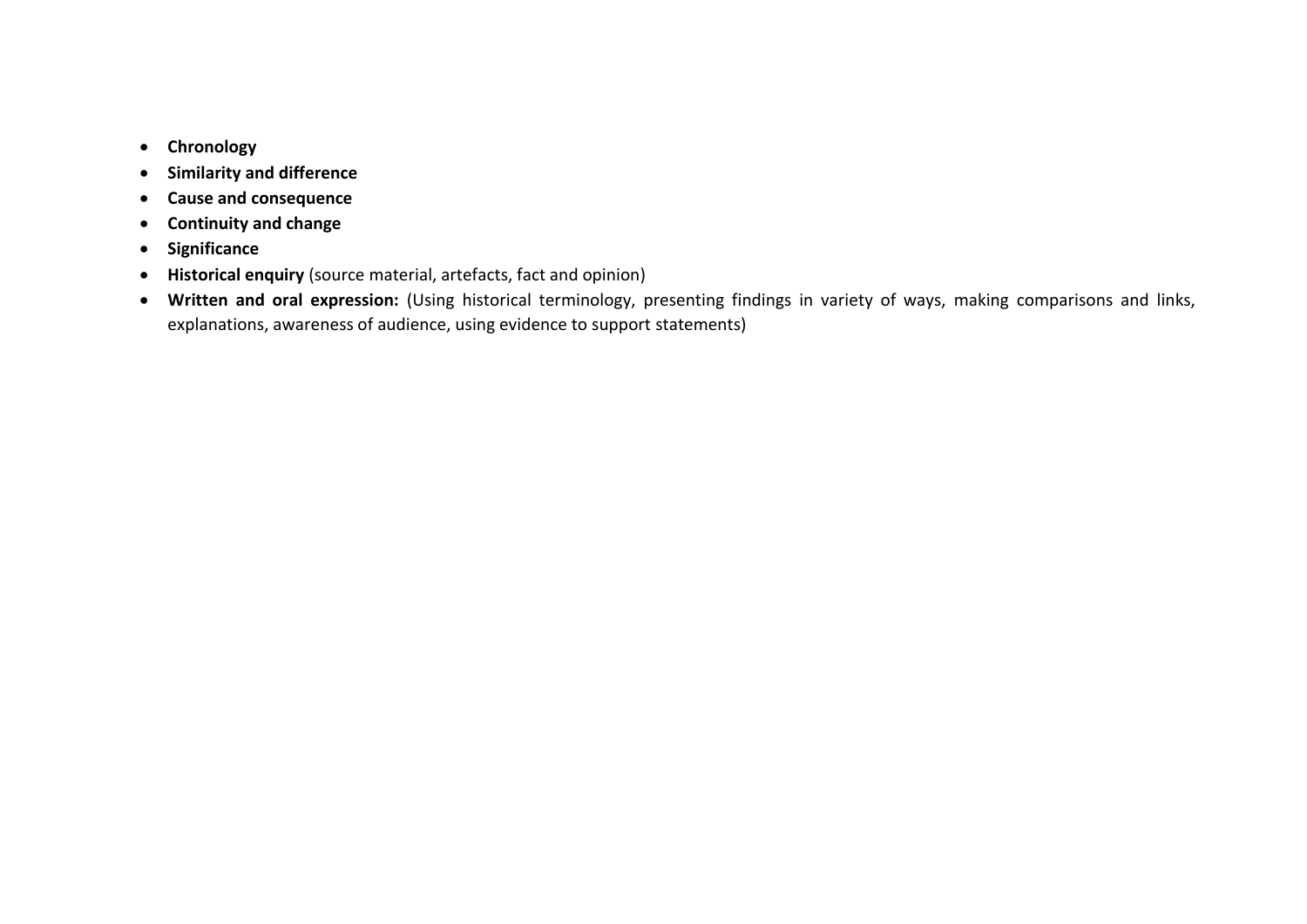### **Contexts for learning**

The key concepts and second order concepts are explored through the following areas of history:

## **EYFS / Key Stage 1**

- Changes within living memory
- Famous people, places and events
- The lives of significant individuals
- Events beyond living memory

# **Key Stage 2**

- 
- 
- 
- The Anglo-Saxons and Scots
- The Vikings
- Britain since 1066
- Local history

#### British history Non-British History

- The Stone Age  **Ancient Civilisation (Ancient Egypt)** Ancient Civilisation (Ancient Egypt)
- The Iron Age  **Ancient Greece**
- The Romans  **Non-European Study (Mayan Civilisation**)

These are the historical periods taught as pupils move through the school. Where possible, British history is taught chronologically through Key Stage 2.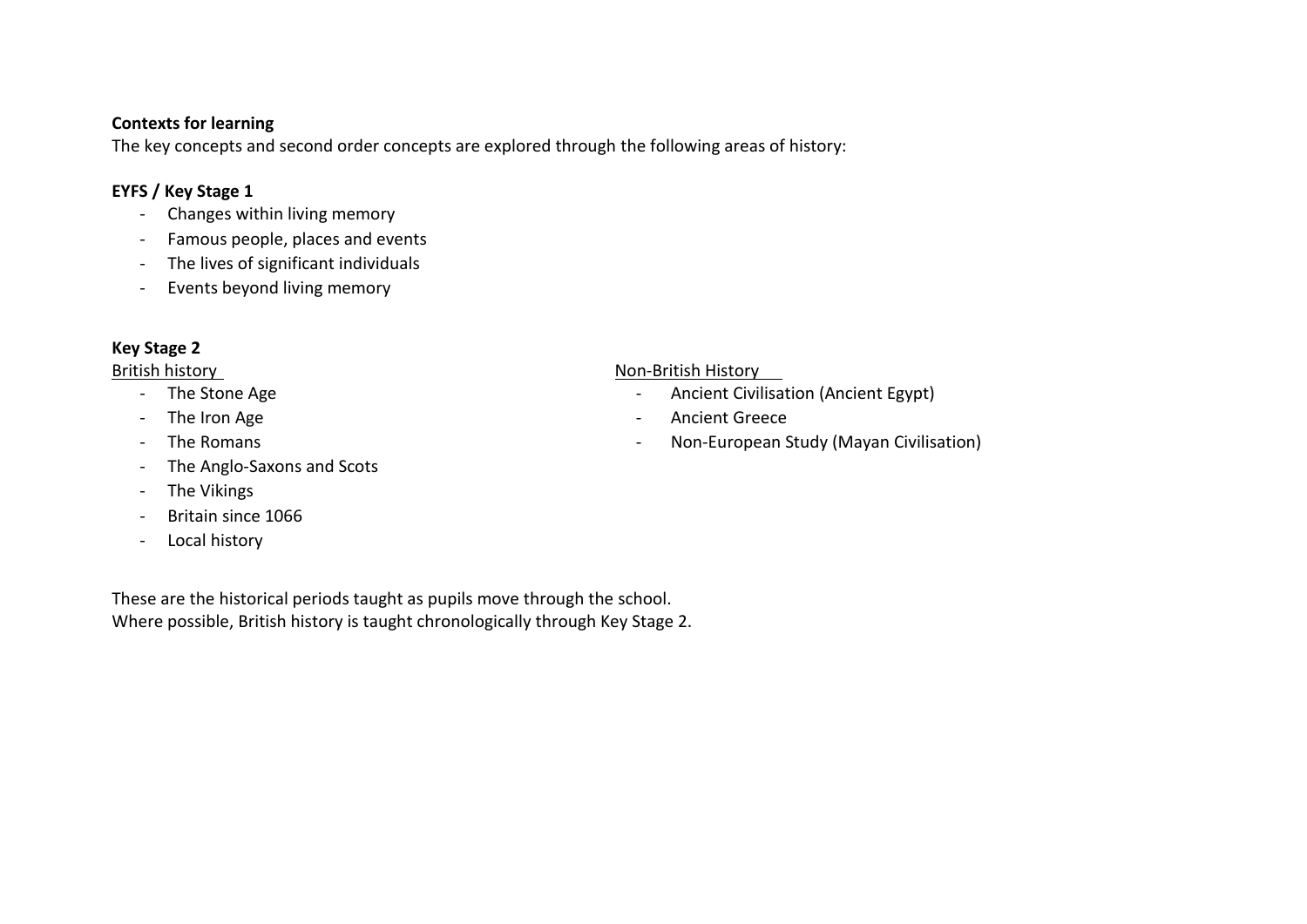# **End points**

### **By the end of EYFS, pupils will be able to:**

Talk about the lives of people around them. Know some similarities and differences between things in the past and now, drawing on their experiences and what has been read in class. Understand the past through settings, characters, and events encountered in books read in class and story telling.

- recognise and describe a special time or event.
- speculate why things happen and give explanations about simple cause and effect.
- identify and describe some similarities and differences and they can
- observe and describe how things have changed or stayed the same in their lives
- sequence a few events using language relating to time

#### **By the end of Key Stage 1, pupils will be able to:**

- develop an awareness of the past and know where the people and events they study fit within a chronological framework.
- make comparisons by identifying similarities and differences between life in different historical periods
- show an understanding of how we know about the past
- describe changes in living memory using historical vocabulary
- Recall some significant people from history and events beyond living memory

### **By the end of Key Stage 2, pupils will be able to:**

- develop a chronologically secure knowledge and understanding of British, local and world history, noting connections, contrasts and trends over time
- use the appropriate historical vocabulary to describe change, cause, similarity and difference when discussing significant historical periods, events or people
- understand how our knowledge of the past is constructed from a range of sources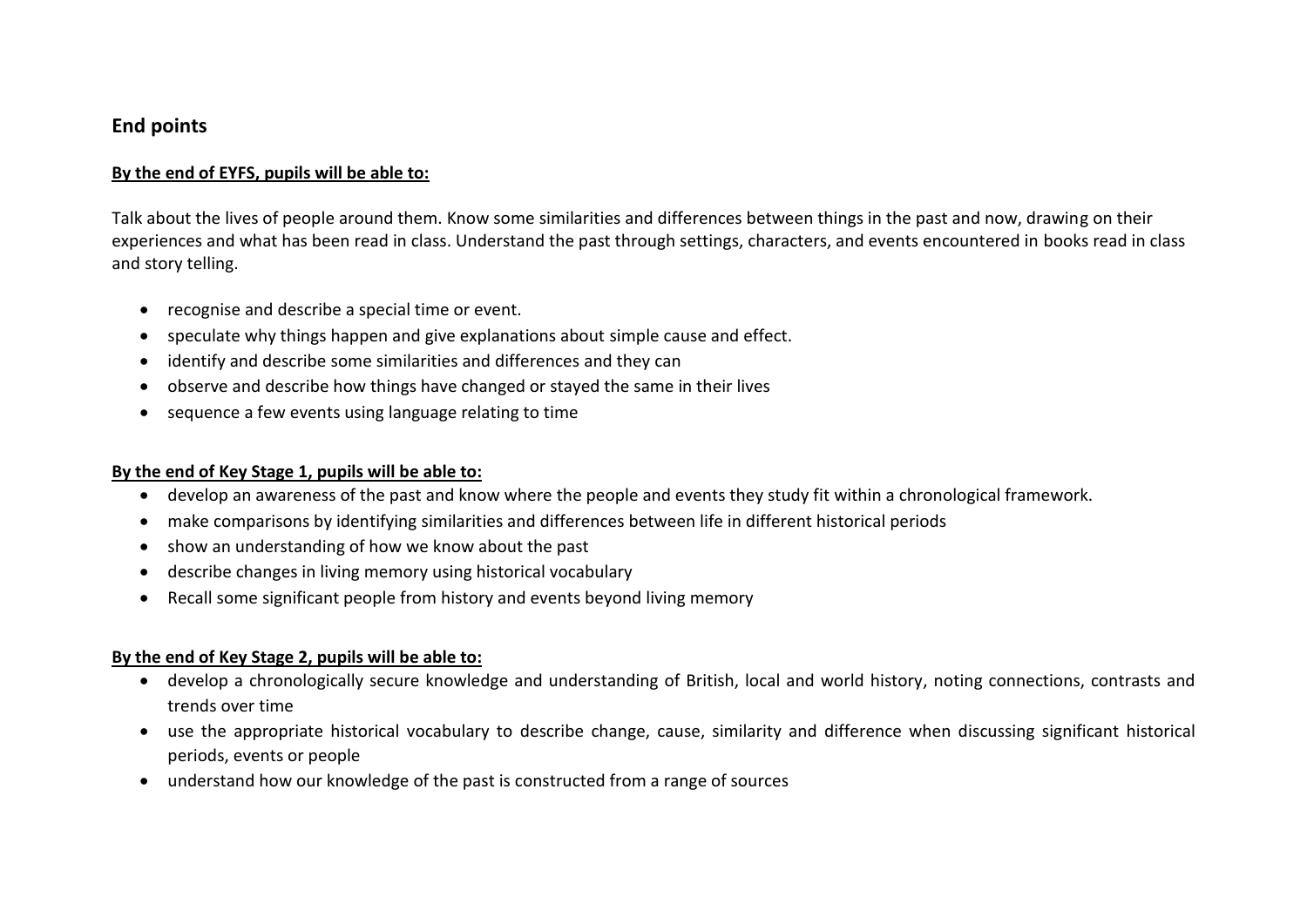construct informed responses that involve thoughtful selection and organisation of historical information

# **A typical teaching sequence in history**

- Place the historical period being covered in the chronological context of previous learning, using a timeline.
- Connect learning to previous periods studied and recap key knowledge against the key concepts
- Identify and use key vocabulary related to historical enquiry and the period being studied
- Carry out historical enquiry using research, a range of sources and artefacts using elements of the key concepts
- Interpret their findings, make comparisons and draw conclusions using elements of the key concepts
- Identify and learn about significant people and events and the impact they had
- Communicate their historical knowledge and understanding in an appropriate way
- Evaluate what they have learned, identify key knowledge and compare with other historical periods and their own experiences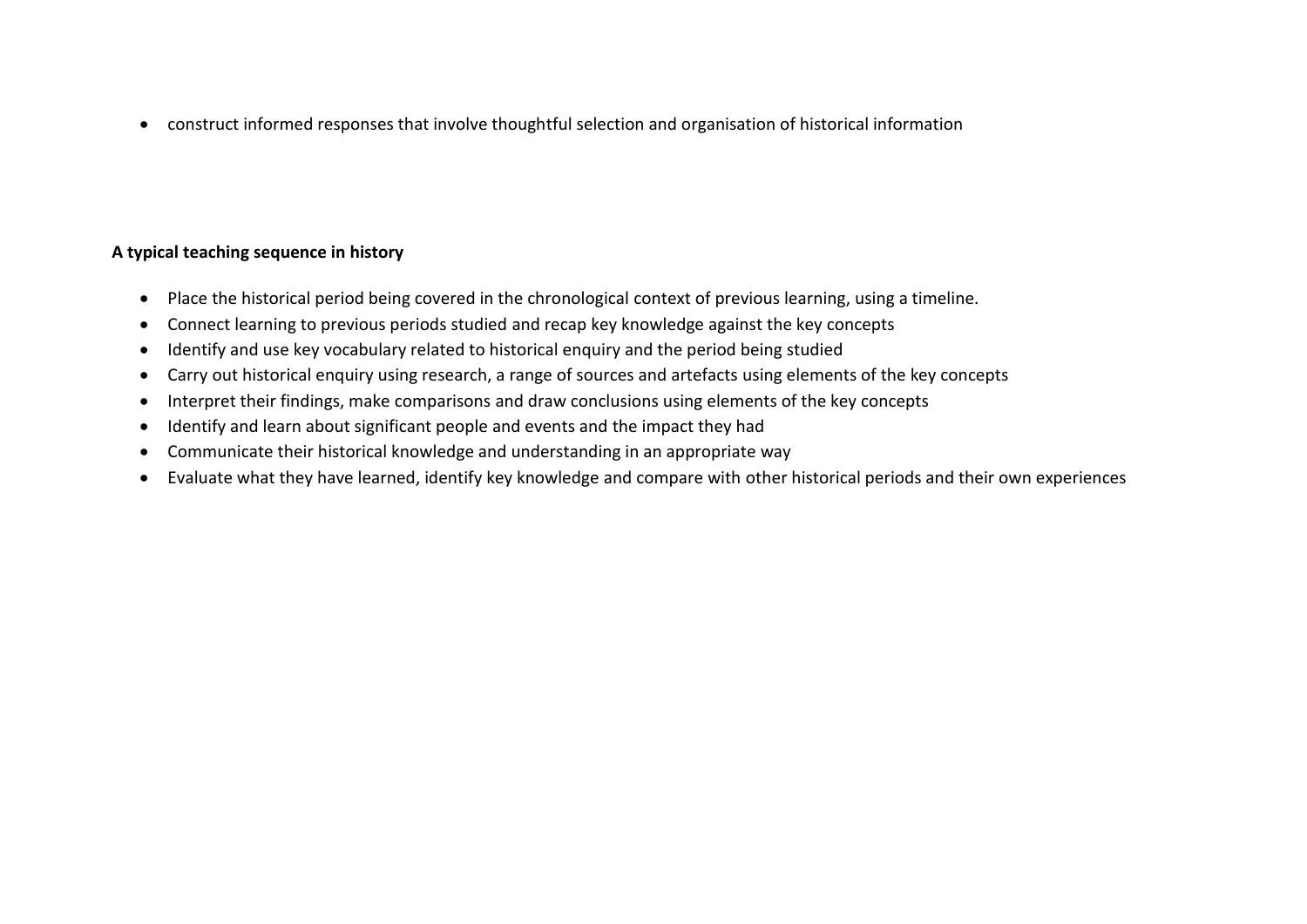## **Progressive Objectives**

Our progressive objectives show what pupils should know and be able to do in each aspect of history by the end of each year group. These are used to support planning and the ongoing assessments of pupils' work. The **4 key concepts** of **community and culture, conflict and disaster, exploration and invention**, **hierarchy and power** are revisited throughout these units to allow pupils to make links and draw comparisons between different periods in history.

| <b>Year Group</b> | Key content including domains of knowledge                                                                                  |
|-------------------|-----------------------------------------------------------------------------------------------------------------------------|
| <b>EYFS</b>       | I can talk about things that have happened to me in my lifetime                                                             |
|                   |                                                                                                                             |
|                   | I can give examples of things that were different when my grandparents were children.                                       |
|                   | I can know about a famous historical event or person in my local area and can explain why they are famous.                  |
| Year 1<br>and     |                                                                                                                             |
| Year 2            | I can recount and order the life of a famous historical figure                                                              |
|                   | I can explain why a historical figure was important and how they changed things                                             |
|                   | I can describe significant events from beyond living memory and explain cause and consequence                               |
|                   |                                                                                                                             |
|                   | can describe the changes in Britain between the Stone Age and Iron Age (relating to the key concepts)                       |
|                   | can explain how we know about life in Stone Age and Iron Age Britain                                                        |
|                   | can give an overview of the Roman Empire by 42AD and the power of its army.                                                 |
|                   | I can explain the impact of the Roman invasion and settlement (relating to the key concepts)                                |
|                   |                                                                                                                             |
| Year 3            | can explain where the Anglo-Saxons came from and why they invaded Britain                                                   |
| and               | I know that the Scots were a people that invaded northern Britain from Ireland which resulted in the formation of Scotland. |
| Year 4            | know why the Vikings invaded Britain and why they were so successful                                                        |
|                   | I can explain the struggle between the Anglo-Saxons and the Vikings for the kingdom of England.                             |
|                   | can research and complete a study about significant historical events from our local area                                   |
|                   | can explain how events from our local area had an impact beyond our region (relating to the key concepts)                   |
|                   | I know about and can explain the influence that Ancient Greek culture had on the world (relating to the key concepts)       |
|                   | I can give an overview of Ancient Greek culture and history.                                                                |
|                   |                                                                                                                             |
|                   |                                                                                                                             |
| Year 5            | I can explain the major achievements of one of the earliest civilisation (e.g. Egypt). (relating to the key concepts)       |
| and               | I understand that Ancient Roman, Greek and Egyptian cultures were all linked and place these civilisations on a timeline    |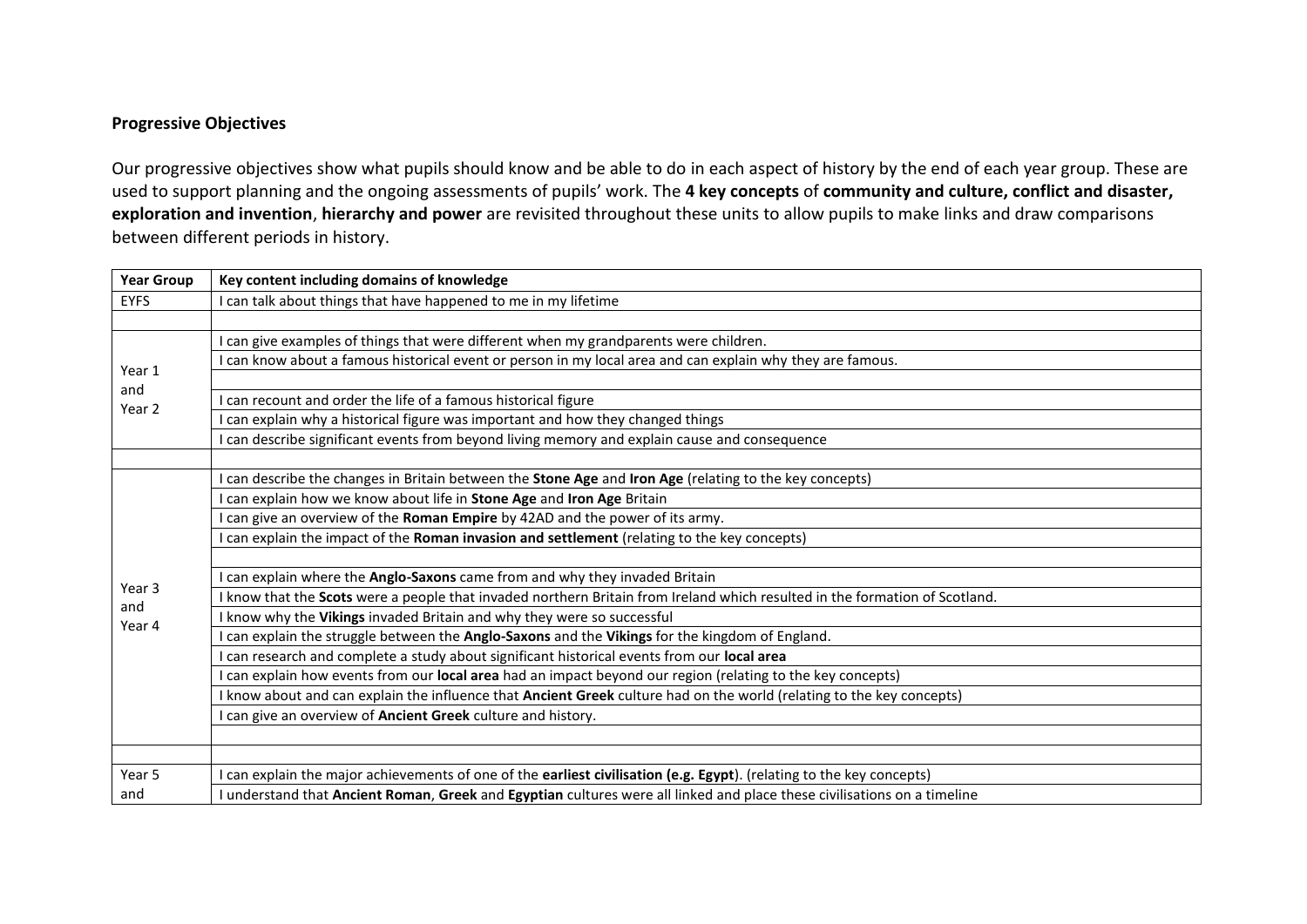| Year <sub>6</sub> | I can place a non-European civilisation on a time line along with major historical periods of the same time including British and European history. |
|-------------------|-----------------------------------------------------------------------------------------------------------------------------------------------------|
|                   | I can explain how events from our local area had an impact beyond our region (relating to the key concepts)                                         |
|                   | I can research and share my knowledge with others about a key aspect or theme in British history from after 1066                                    |
|                   | (eg: the power of the monarchy, crime and punishment, World War II etc) (relating to the key concepts)                                              |
|                   | I can place a non-European civilisation on a time line along with major historical periods of the same time including British and European history. |
|                   | I can give a detailed overview of a non-European civilisation that contrasts with British history (relating to the key concepts)                    |

**Second order concepts**: These are historical skills that are taught and applied through each unit of history. These skills build progressively as pupils move through the school.

| <b>Year Group</b> | Chronology                                                                                                                             |
|-------------------|----------------------------------------------------------------------------------------------------------------------------------------|
| EYFS              | I can use language relating to time                                                                                                    |
| <b>EYFS</b>       | can put events in order                                                                                                                |
|                   | can use words and phrases like: before, after, past, present, then and now.                                                            |
|                   | I can sequence events from within my lifetime on a timeline                                                                            |
|                   | I can order events on a timeline from beyond my lifetime                                                                               |
|                   | can sequence events that occurred during a historical period                                                                           |
| 3/4               | I understand the difference between BC, AD, BCE and CE                                                                                 |
| 3/4               | I can place dates and events on a timeline for a historical period                                                                     |
|                   | can place key events from a period of history on a timeline in relation to one other period of history                                 |
|                   | can use more accurate dates when describing and sequencing events                                                                      |
|                   | I understand the chronology of key events in periods I am studying and how this time relates to other key periods in history           |
|                   | can summarise and evaluate events on a timeline in relation to key concepts or themes (eg: invaders, war, industry and technology etc) |

| <b>Year Group</b> | <b>Similarity and difference</b>                                                                                                 |
|-------------------|----------------------------------------------------------------------------------------------------------------------------------|
| EYFS              | I can identify and describe similarities and differences between myself and others                                               |
| <b>EYFS</b>       | I can compare objects, animals and people using vocabulary of change                                                             |
| Year 1            | I can describe change within living memory                                                                                       |
| Year 2            | I can describe change beyond living memory                                                                                       |
| Year $1/2$        | I can spot old and new things in pictures.                                                                                       |
| Year $1/2$        | I can compare and contrast changes from a period of time, focusing on one or more of the 4 key concepts                          |
| Year $3/4$        | I can describe similarities and differences within a time period in relation to society, culture, religion or ethnic diversity   |
| Year $3/4$        | I can describe similarities and differences between a period of history and now in relation to one or more of the 4 key concepts |
| Year 5/6          | I can explain the differences in the lives of people from different social classes, cultures, religions or race                  |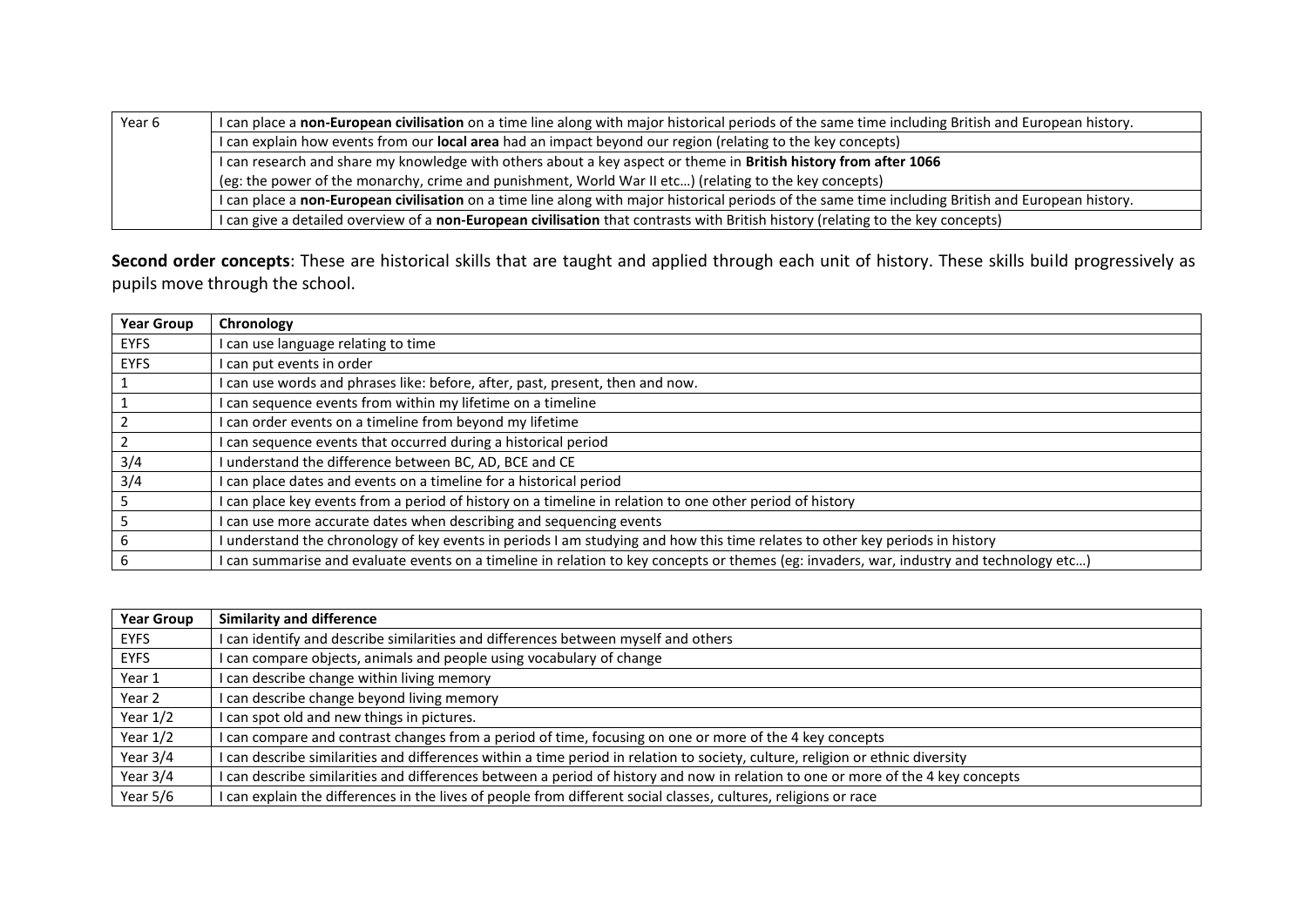| Year 5/6 | I can undertake research in order to find similarities and differences between two or more periods of history and draw my own conclusions in relation to |
|----------|----------------------------------------------------------------------------------------------------------------------------------------------------------|
|          | one or more of the 4 key concepts                                                                                                                        |

| Year group | Cause and consequence                                                                                     |
|------------|-----------------------------------------------------------------------------------------------------------|
| EYFS       | I can say why things happen and give explanations                                                         |
| Year $1/2$ | I can explain why a historical event happened and what happened as a result                               |
| Year $1/2$ | I can explain why an important person from history acted the way they did and what the impact of this was |
| Year $3/4$ | I can identify and give reasons for historical events and explain the impact                              |
| Year 3/4   | I can explain how a historical event impacted on at least one of the 4 key concepts                       |
| Year 5/6   | I understand the impact of historical events on later periods of history.                                 |
| Year $5/6$ | I can evaluate how a historical event impacted on one or more of the 4 key concepts                       |

| Year group  | <b>Continuity and change</b>                                                                                                  |
|-------------|-------------------------------------------------------------------------------------------------------------------------------|
| <b>EYFS</b> | I can observe and describe things that have changed and stayed the same during my life.                                       |
| Year $1/2$  | I can explain what an object from the past might have been used for.                                                          |
| Year $1/2$  | I can identify things that have changed or stayed the same during my life and from times before living memory                 |
| Year $1/2$  | I can describe changes over time in relation to one or more of the 4 key concepts                                             |
| Year 3/4    | I can explain the links between significant events                                                                            |
| Year 3/4    | I can explain what changed and stayed the same in relation to at least one of the 4 key concepts                              |
| Year 5/6    | I can summarise the main events from a period of history, explaining the order of events and making connections between them. |
| Year 5/6    | I can justify how or why things changed or did not change over time in relation to one of the 4 key concepts                  |

| Year group | Significance                                                                      |
|------------|-----------------------------------------------------------------------------------|
| EYFS       | I can recognise and describe special times or events for me, my friends or family |
| Year $1/2$ | I can explain how historical events and people changed things                     |
| Year 3/4   | I can identify historically significant people and events and their impact        |
| Year 5/6   | I am aware of some pivotal events and people in modern British history            |
| Year 5/6   | I can evaluate the impact of key historical people and events                     |

| Year group  | <b>Historical enguiry</b>                                                                             |
|-------------|-------------------------------------------------------------------------------------------------------|
| <b>EYFS</b> | I can find out about things that have happened in my life by asking questions and looking at pictures |
| Year $1/2$  | I can research the past using a variety of secondary sources.                                         |